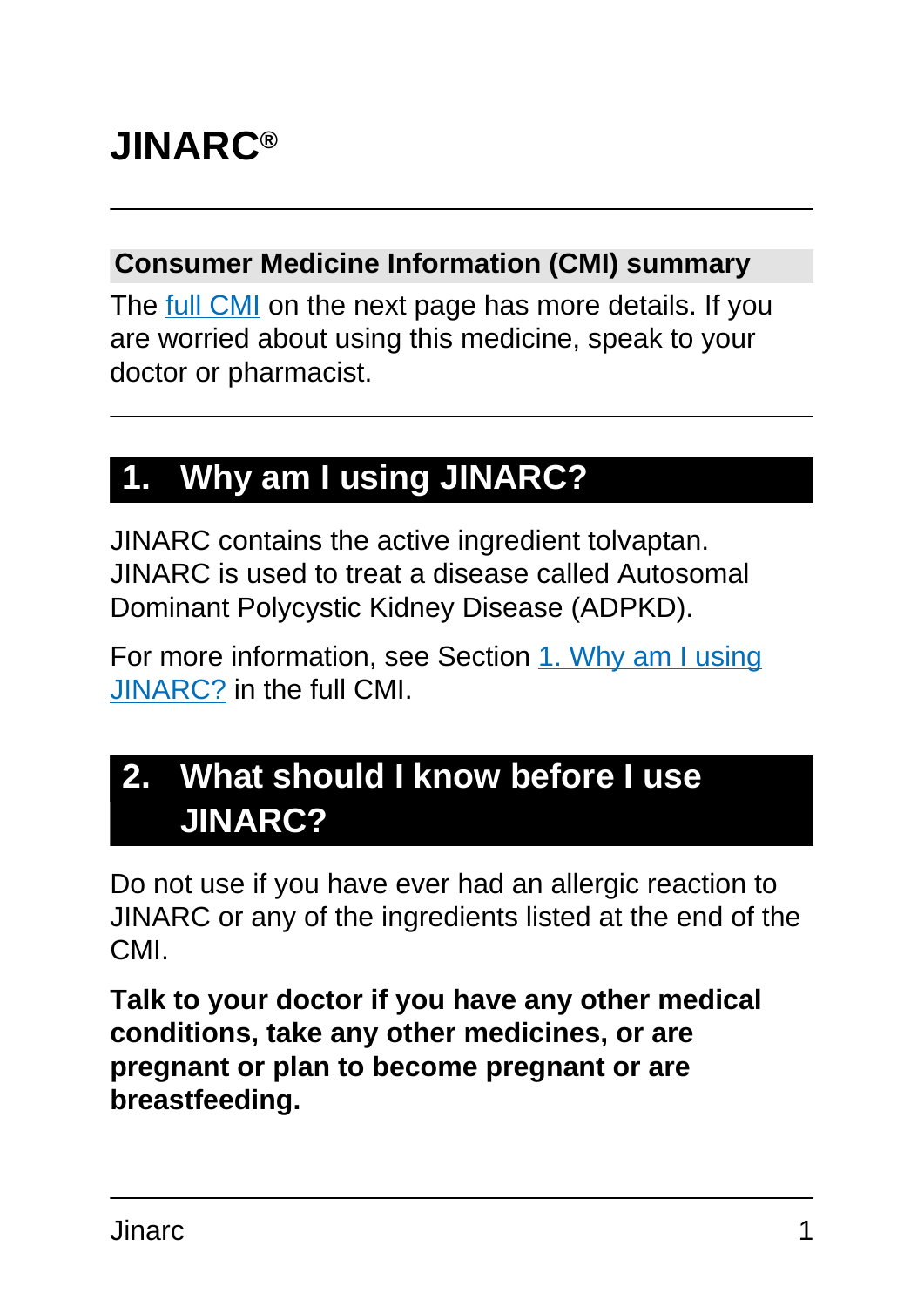For more information, see Section [2. What should I know](#page-5-0) [before I use JINARC?](#page-5-0) in the full CMI.

### **3. What if I am taking other medicines?**

Some medicines may interfere with JINARC and affect how it works.

A list of these medicines is in Section [3. What if I am](#page-7-0) [taking other medicines?](#page-7-0) in the full CMI.

# **4. How do I use JINARC?**

- JINARC is to be taken in two different doses every day.
- The dose combinations are 45 mg + 15 mg or 60 mg + 30 mg or 90 mg + 30 mg.

More instructions can be found in Section [4. How do I](#page-9-0) [use JINARC?](#page-9-0) in the full CMI.

### **5. What should I know while using JINARC?**

| Things you should do | • Remind any doctor,<br>dentist or pharmacist<br>you visit that you are<br>using JINARC<br><b>MAKE SURE YOU</b><br><b>DRINK ENOUGH</b><br><b>WATER</b> |
|----------------------|--------------------------------------------------------------------------------------------------------------------------------------------------------|
|----------------------|--------------------------------------------------------------------------------------------------------------------------------------------------------|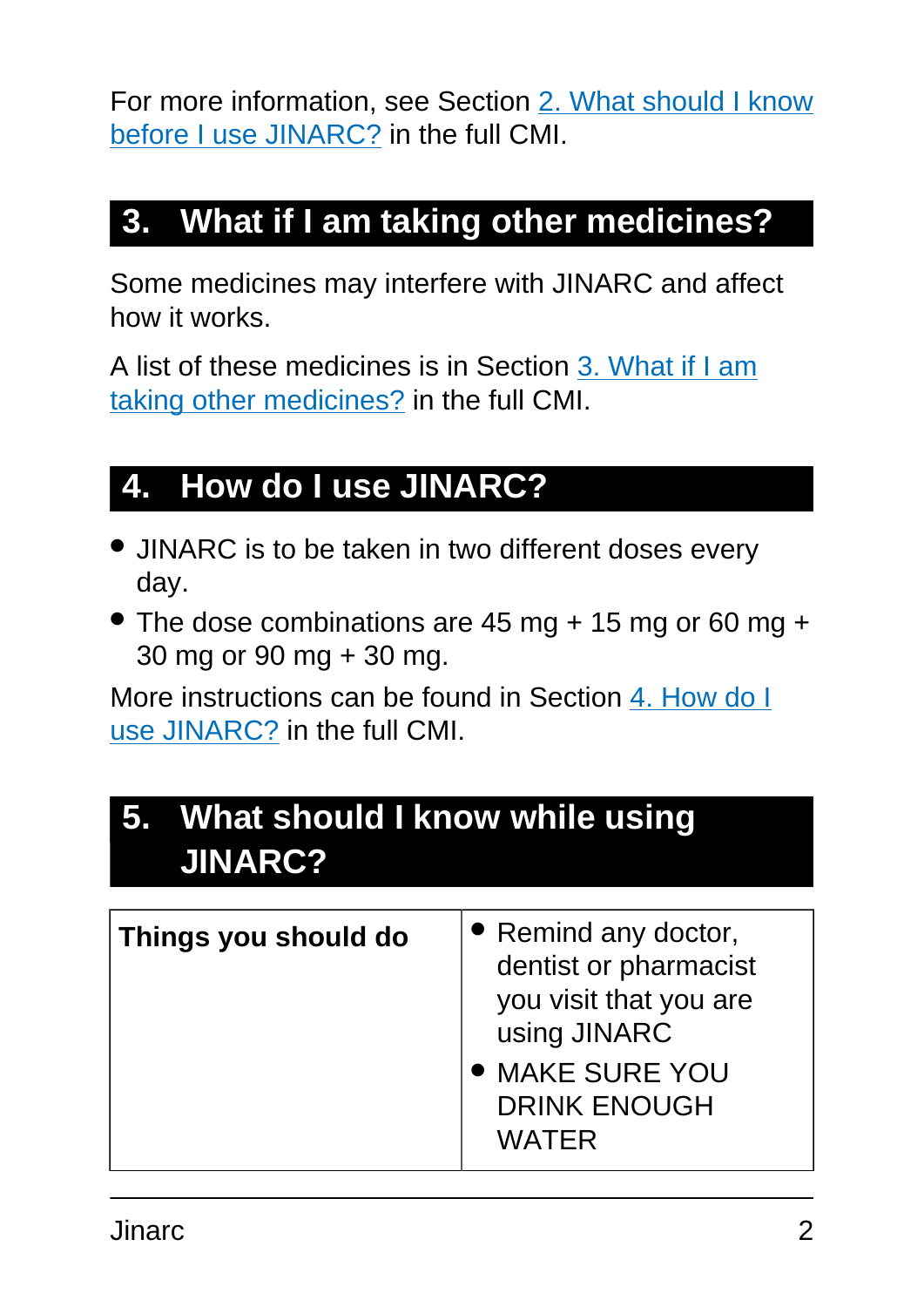| Things you should not<br>do         | Do not stop using this<br>medicine or lower the<br>dosage without checking<br>with your doctor<br>Do not take JINARC<br>to treat any other<br>complaints unless your<br>doctor tells you to<br>• Do not give your<br>medicine to anyone<br>else, even if they have<br>the same condition as<br>you |
|-------------------------------------|----------------------------------------------------------------------------------------------------------------------------------------------------------------------------------------------------------------------------------------------------------------------------------------------------|
| <b>Driving or using</b><br>machines | • JINARC may cause side<br>effects that can affect<br>your ability to drive or<br>use machines<br>· JINARC may make you<br>feel dizzy or sleepy,<br>particularly at the<br>beginning of treatment.<br>If this happens to you,<br>do not drive or use any<br>tools or machines.                     |
| <b>Drinking alcohol</b>             | Tell your doctor if you<br>drink alcohol                                                                                                                                                                                                                                                           |
| Looking after your<br>medicine      | Keep your medicine in a<br>cool dry place where the<br>temperature stays below<br>$25^{\circ}$ C                                                                                                                                                                                                   |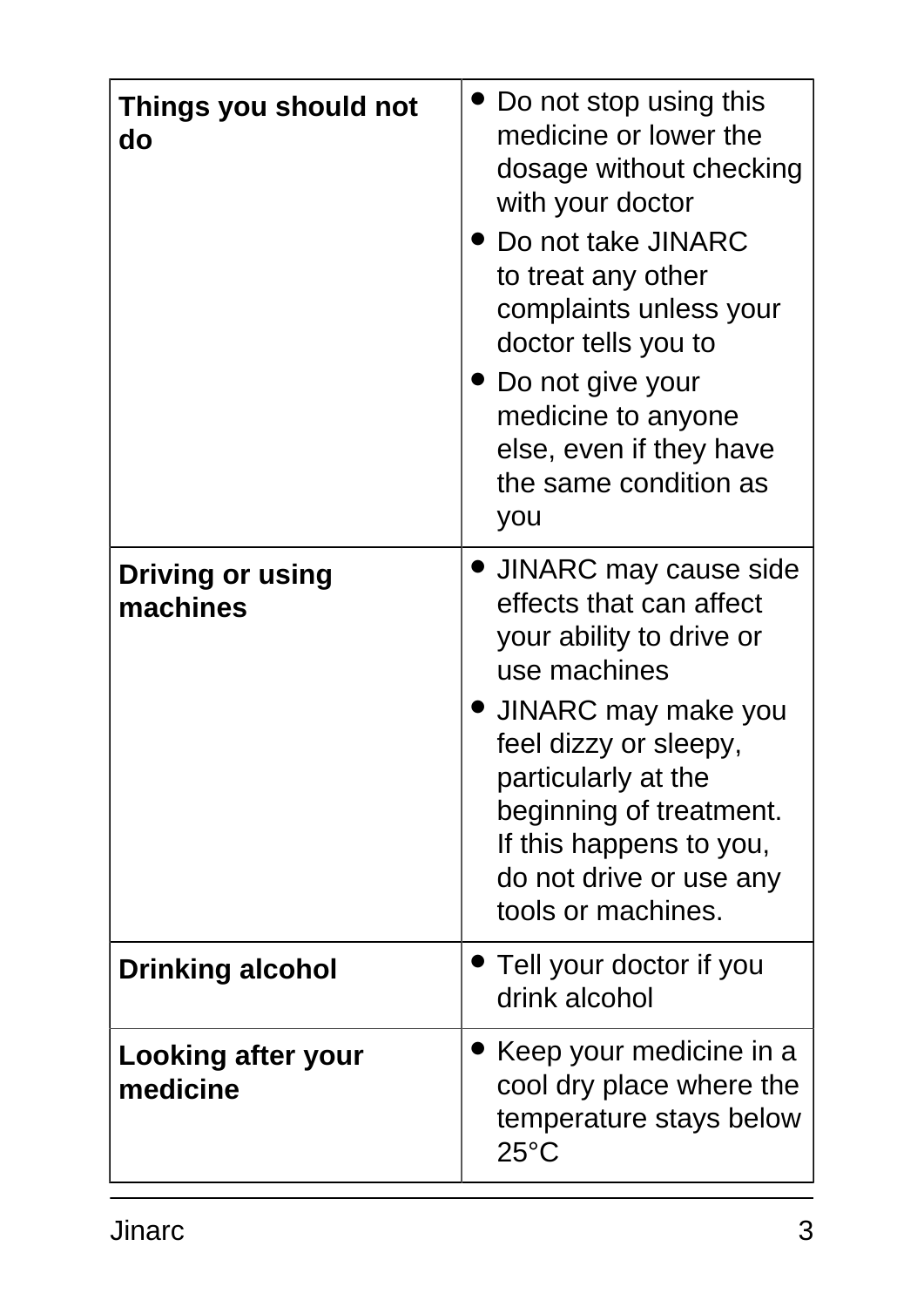For more information, see Section [5. What should I know](#page-11-0) [while using JINARC?](#page-11-0) in the full CMI.

## **6. Are there any side effects?**

Common side effects are thirst; increased amount and frequency of urine; headache; constipation, diarrhoea, dry mouth, indigestion, decreased appetite; fatigue, weakness, dizziness; trouble sleeping; muscle spasms; rash, dry skin, itching; painful, swollen joints. Serious side effects are difficult to urinate; experience swelling of the face, lips or tongue, generalised rash, or severe wheezing or breathlessness; signs of electrolytes imbalances.

For more information, including what to do if you have any side effects, see Section [6. Are there any side](#page-15-0) [effects?](#page-15-0) in the full CMI.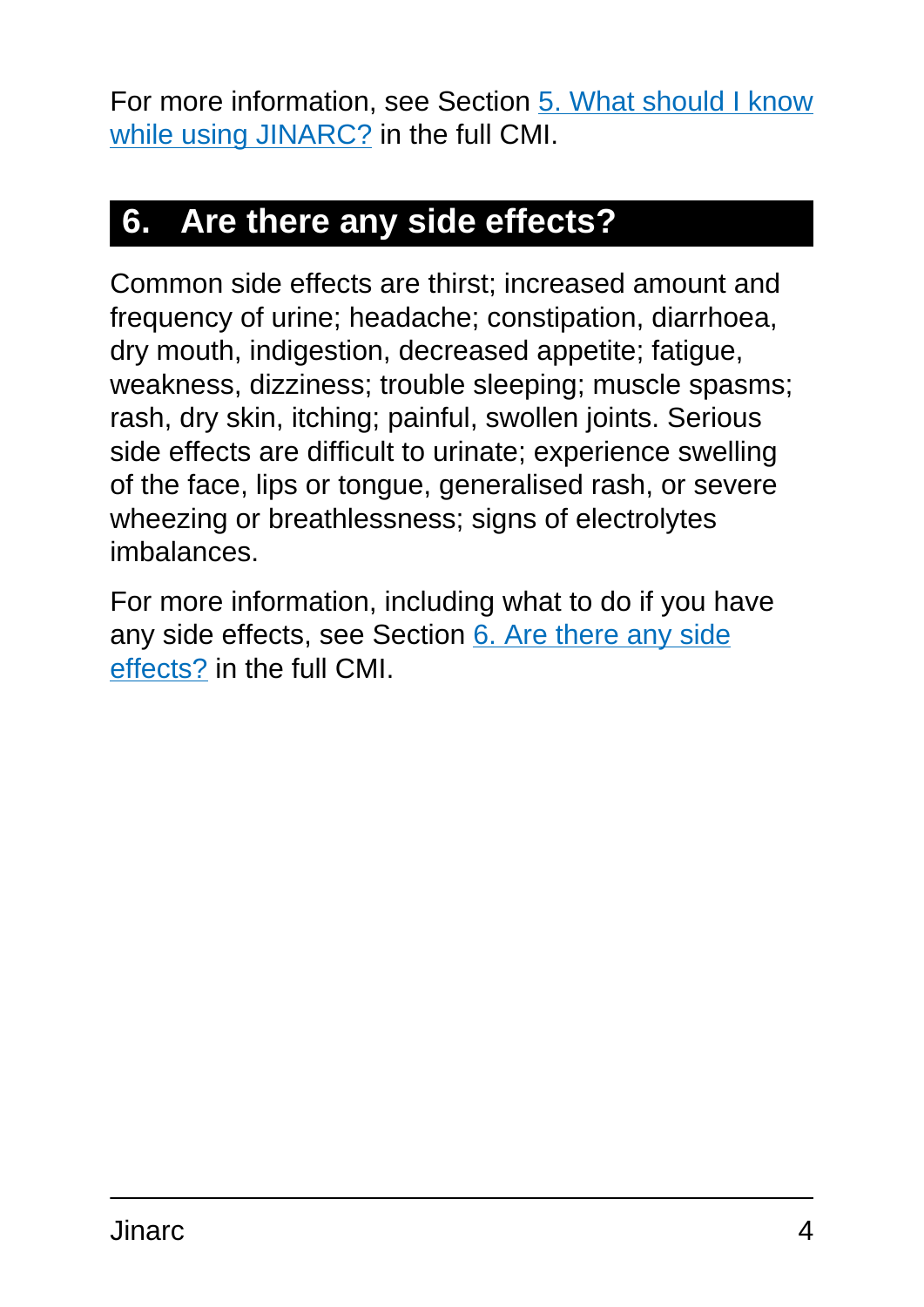# <span id="page-4-0"></span>**JINARC®**

#### Active ingredient(s): *tolvaptan* (tol-vap-tan)

#### **Consumer Medicine Information (CMI)**

This leaflet provides important information about using JINARC. **You should also speak to your doctor or pharmacist if you would like further information or if you have any concerns or questions about using JINARC.**

**Where to find information in this leaflet:**

- [1. Why am I using JINARC?](#page-4-1)
- [2. What should I know before I use JINARC?](#page-5-0)
- [3. What if I am taking other medicines?](#page-7-0)
- [4. How do I use JINARC?](#page-9-0)
- [5. What should I know while using JINARC?](#page-11-0)
- [6. Are there any side effects?](#page-15-0)
- [7. Product details](#page-18-0)

# <span id="page-4-1"></span>**1. Why am I using JINARC?**

#### **JINARC contains the active ingredient tolvaptan.**

JINARC belongs to a group of medicines called vasopressin antagonists.

This means that it prevents a hormone called vasopressin from binding to receptors in your kidneys. By blocking the effect of vasopressin, JINARC slows the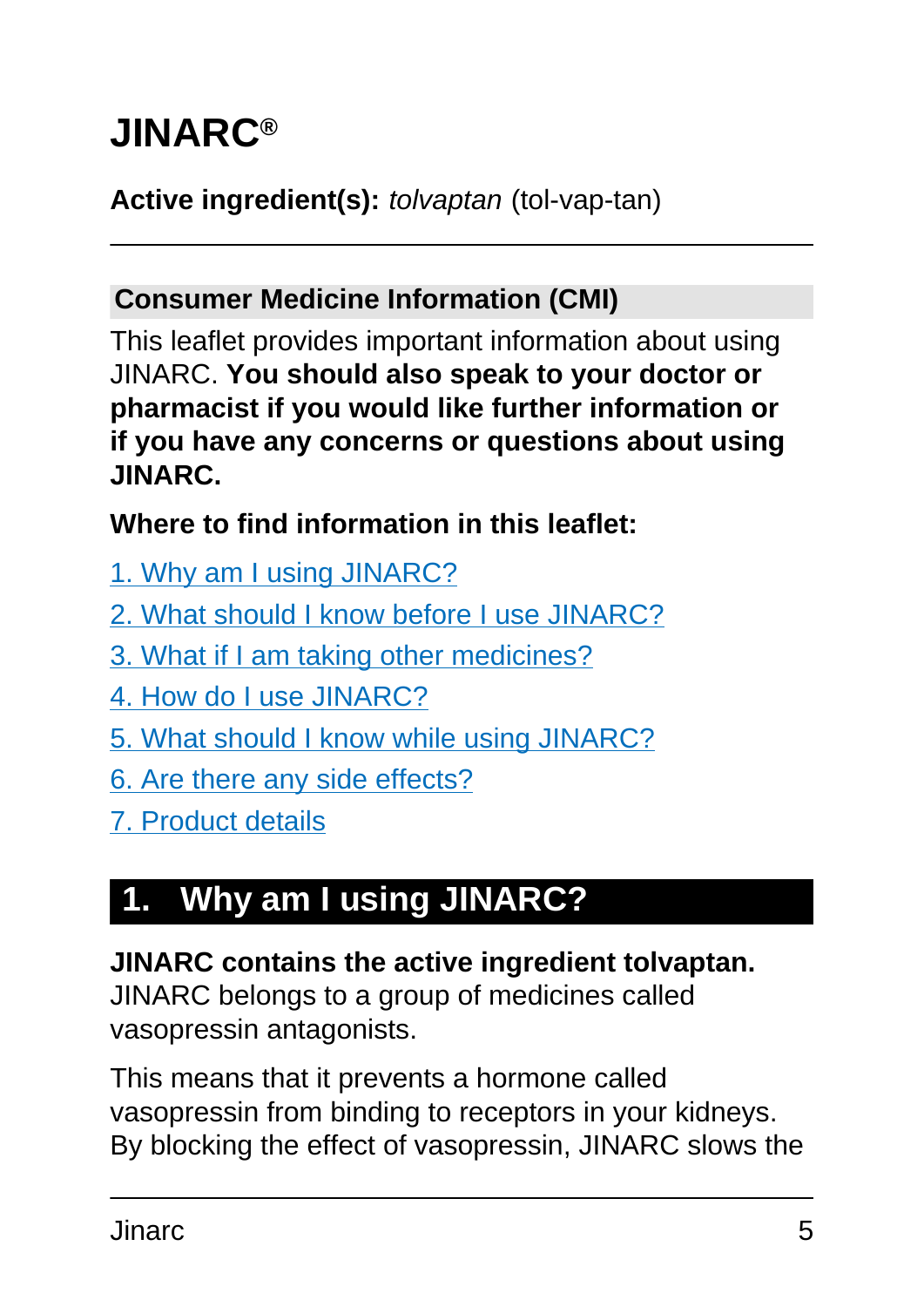development of kidney cysts in patients with ADPKD, reduces symptoms of the disease and increases urine production.

**JINARC is used to treat a disease called Autosomal Dominant Polycystic Kidney Disease (ADPKD).** This disease causes growth of cysts in the kidneys which results in problems because of their size and the space they occupy.

# <span id="page-5-0"></span>**2. What should I know before I use JINARC?**

### **Warnings**

### **Do not use JINARC if:**

- you are allergic to tolvaptan, benzazepine derivatives or any of the ingredients listed at the end of this leaflet
- Always check the ingredients to make sure you can take this medicine
- you have been told that you have raised levels of liver enzymes in your blood
- you have high level of sodium in your blood ("hypernatraemia")
- you do not realise when you are thirsty
- your kidneys cannot produce urine
- you have low blood volume
- you are pregnant
- you are breastfeeding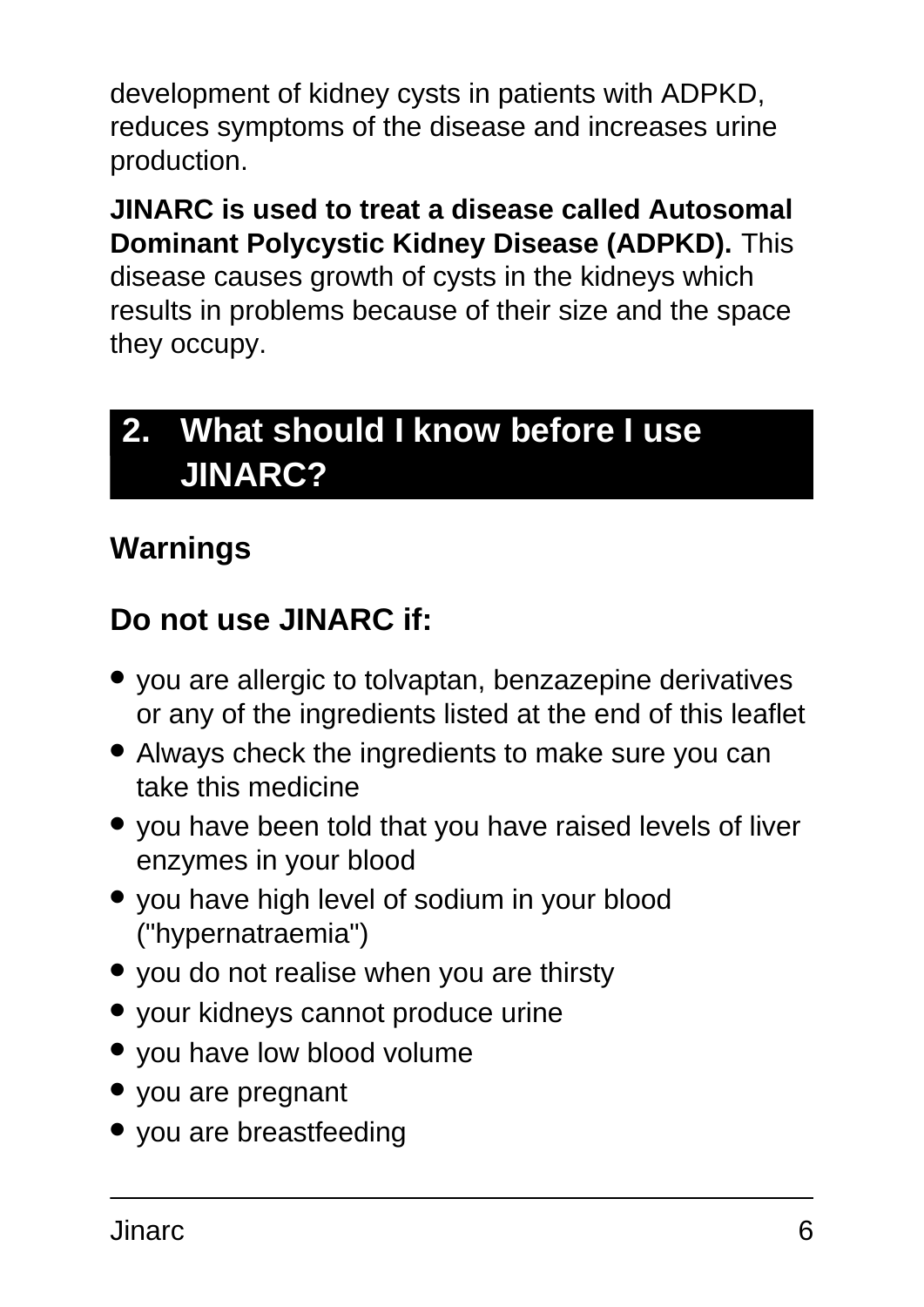• you are below the age of 18 years Safety and effectiveness in children younger than 18 years have not been established.

### **Check with your doctor if you:**

- have any other medical conditions
- take any medicines for any other condition
- cannot drink enough water or if you are fluid restricted
- have difficulties in urination or have an enlarged prostate
- suffer from liver disease
- suffer from too high or too low blood sodium
- suffer from high potassium levels in your blood
- have diabetes
- have high blood pressure and are taking medications to treat it
- are dehydrated or suffer from excessive vomiting, diarrhoea or sweating
- have gout
- have lactose intolerance

During treatment, you may be at risk of developing certain side effects. It is important you understand these risks and how to monitor for them. See additional information under Section [6. Are there any side effects](#page-15-0)?

### **Pregnancy and breastfeeding**

Check with your doctor if you are pregnant or intend to become pregnant.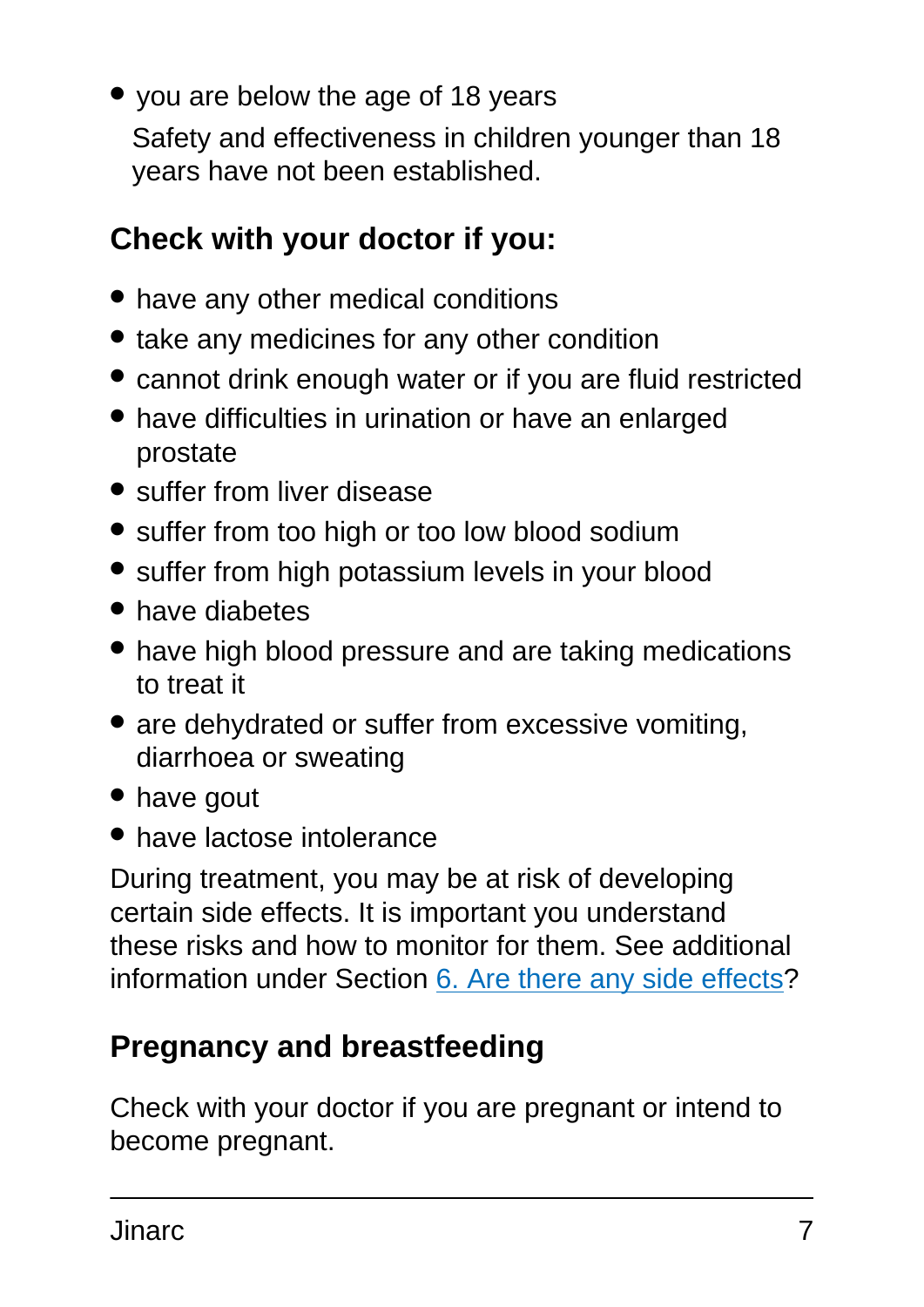Talk to your doctor if you are breastfeeding or intend to breastfeed.

JINARC must not be taken if you are pregnant or while breastfeeding.

**You must use a reliable method of contraception to avoid becoming pregnant while you are taking JINARC. You should continue doing this for one month after stopping treatment.**

**If you have not told your doctor about any of the above, tell him/her before you start taking JINARC.**

## <span id="page-7-0"></span>**3. What if I am taking other medicines?**

Tell your doctor or pharmacist if you are taking any other medicines, including any medicines, vitamins or supplements that you buy without a prescription from your pharmacy, supermarket or health food shop. In particular let your doctor know if you are taking:

- treatments containing ketoconazole, fluconazole or itraconazole for fungal infections
- antibiotics such as clarithromycin, erythromycin, and ciprofloxacin
- medicines for the treatment of HIV such as saquinavir, ritonavir and atazanavir
- medicines for high blood pressure and chest pain such as diltiazem and verapamil
- medicines which increase the level of sodium in your blood or which contain large amounts of salt, like tablets that dissolve in water and indigestion remedies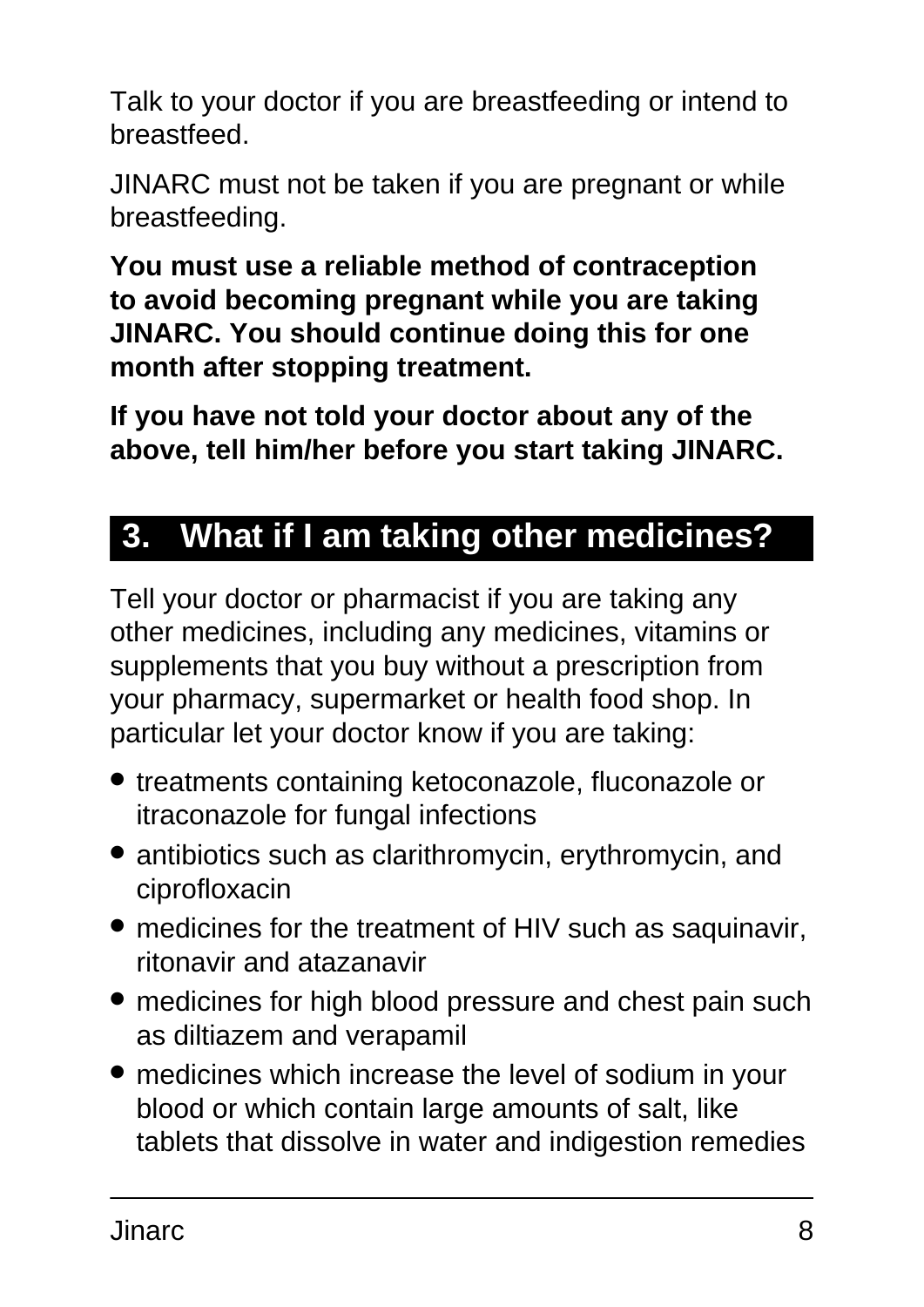- digoxin, a medicine for the treatment of irregular heart beat and heart failure
- cyclosporine, a medicine that reduces the immune response
- quinidine, a medicine used for malaria
- dabigatran, a medicine used to thin the blood
- rosuvastatin and pitavastatin, medicines used to lower cholesterol
- methotrexate, a medicine used to treat rheumatoid arthritis
- sulfasalazine, a medicine used to treat inflammatory bowel disease
- metformin, a medicine for diabetes
- medicines for the treatment of epilepsy such as phenytoin and carbamazepine
- rifampicin, an antibiotic
- St John's wort, a traditional herbal medicinal product for the relief of slightly low mood and mild anxiety
- fluid tablets and other medicines used for the treatment of high blood pressure
- desmopressin, a medicine used to control urine output or bedwetting

It may still be alright for you to take these medicines and JINARC together. Your doctor will be able to decide what is suitable for you.

#### **JINARC with food and drink**

Do not drink grapefruit juice when taking JINARC.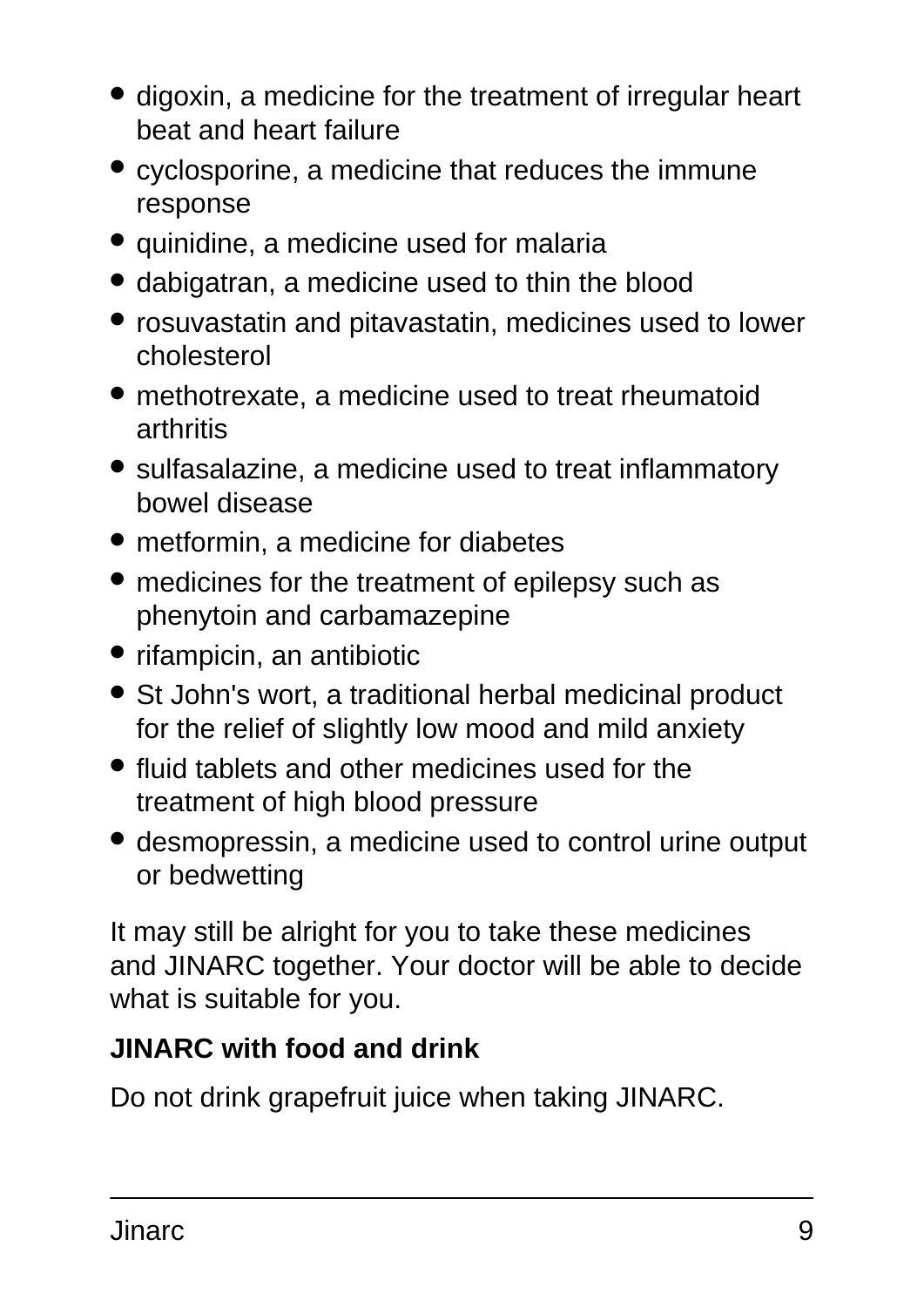**Check with your doctor or pharmacist if you are not sure about what medicines, vitamins or supplements you are taking and if these affect JINARC.**

# <span id="page-9-0"></span>**4. How do I use JINARC?**

#### **How much to take / use**

- JINARC is to be taken in two different doses every day
- The dose combinations are 45 mg + 15 mg or 60 mg + 30 mg or 90 mg + 30 mg
- One tablet of the higher dose (45 mg, 60 mg or 90 mg) should be taken in the morning upon waking, at least 30 minutes before food and one tablet with the lower dose (15 mg or 30 mg) should be taken 8 hours later. The afternoon dose can be taken with or without food.
- Your doctor will start with a dose combination of 45 mg in the morning and 15 mg eight hours later and may then increase it to a maximum of 90 mg in the morning and 30 mg after 8 hours
- To find the best dosage for you, your doctor will regularly examine whether you tolerate a prescribed dose. You should always take the highest tolerable dose combination prescribed by your doctor.
- If you take other medicines which can increase the effects of JINARC, you may receive lower JINARC doses
- Your doctor may have prescribed a different dose
- Follow the instructions provided and use JINARC until your doctor tells you to stop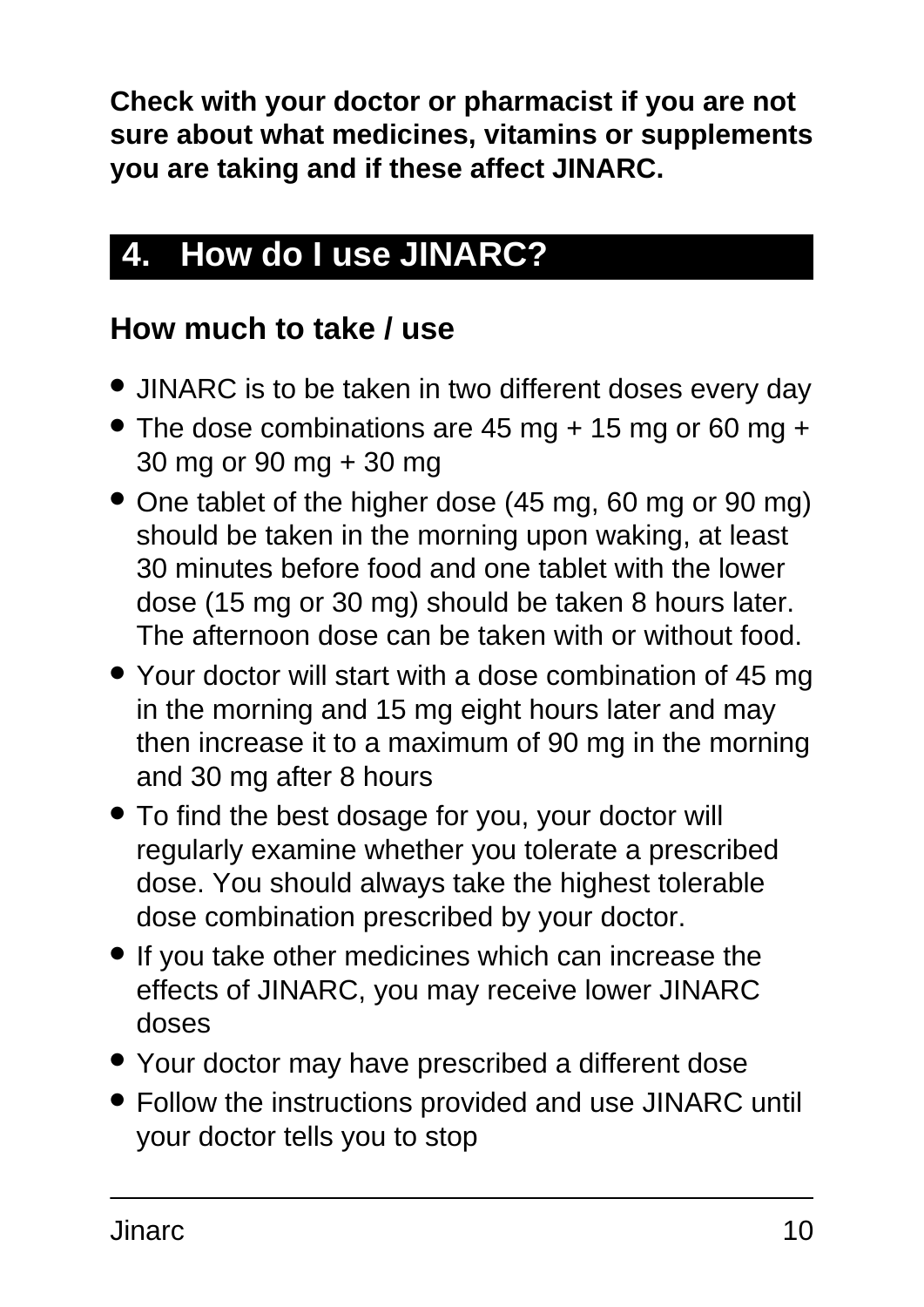### **How to take JINARC**

- Swallow the tablets without chewing, with a glass of water
- The morning dose should be taken at least 30 minutes before the morning meal. The second daily dose can be taken with or without food.
- Do not chew, crush or split the tablets. To ensure you get the entire dose, the tablets should be swallowed whole without chewing or crushing.

### **When to take / use JINARC**

- JINARC should be taken at about the same time each day
- Taking it at the same time each day will have the best effect. It will also help you remember when to take it.
- Your first dose should be taken in the morning and your second dose approximately 8 hours later

### **If you forget to use JINARC**

JINARC should be used regularly at the same time each day. If you miss your dose at the usual time, you should take the dose as soon as you remember on the same day.

**If it is almost time for your next dose, skip the dose you missed and take your next dose when you are meant to.**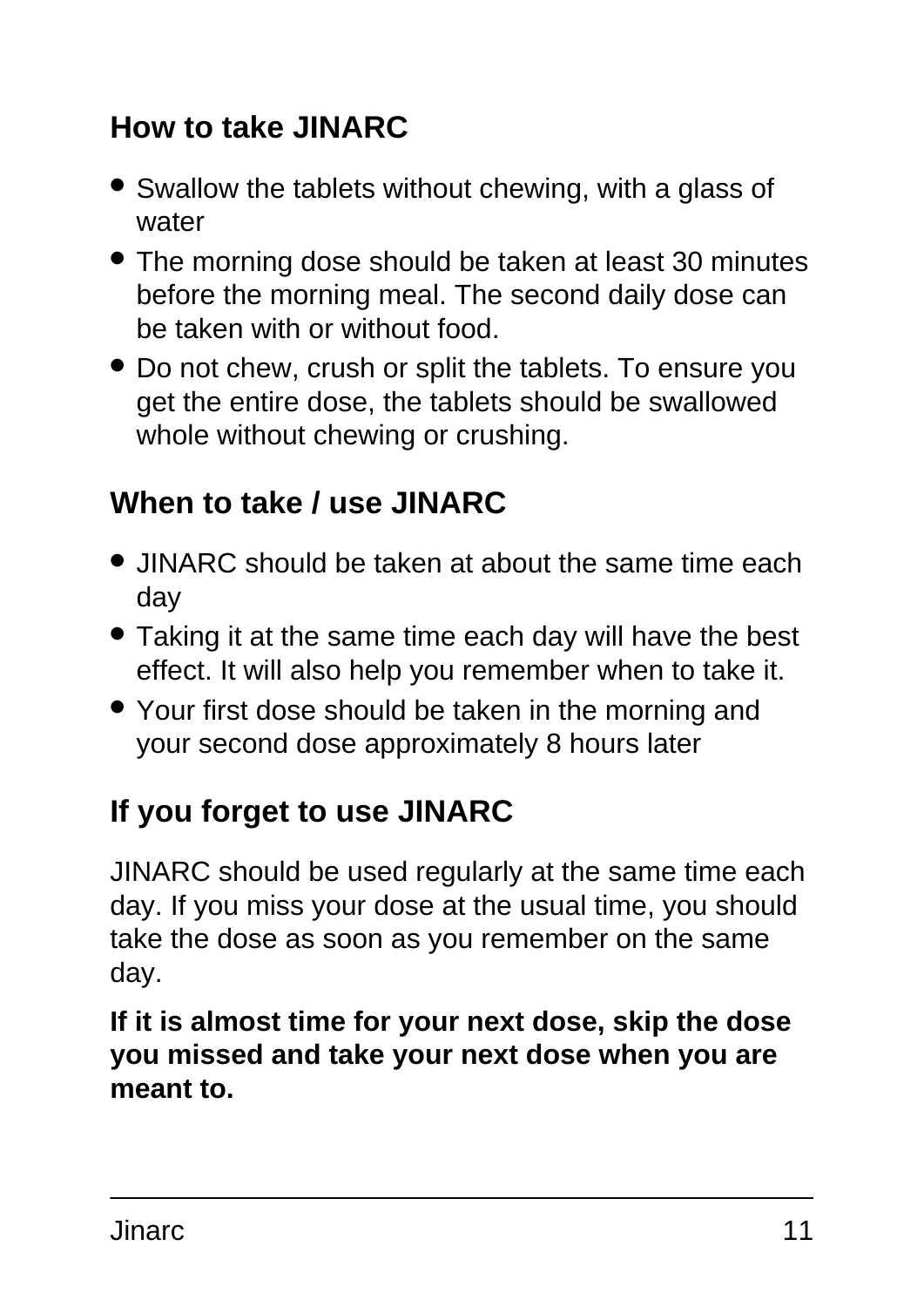**Do not take a double dose to make up for the dose you missed.**

**If you are not sure what to do, ask your doctor or pharmacist.**

**If you have trouble remembering to take your medicine, ask your pharmacist for some hints.**

### **If you use too much JINARC**

If you think that you have used too much JINARC, you may need urgent medical attention.

#### **You should immediately:**

- phone the Poisons Information Centre (**by calling 13 11 26**), or
- contact your doctor, or
- go to the Emergency Department at your nearest hospital

**You should do this even if there are no signs of discomfort or poisoning.**

## <span id="page-11-0"></span>**5. What should I know while using JINARC?**

### **Things you should do**

#### **MAKE SURE YOU DRINK ENOUGH WATER**

● JINARC causes water loss because it increases your urine production. You may experience urine loss of between 5-7 L per day.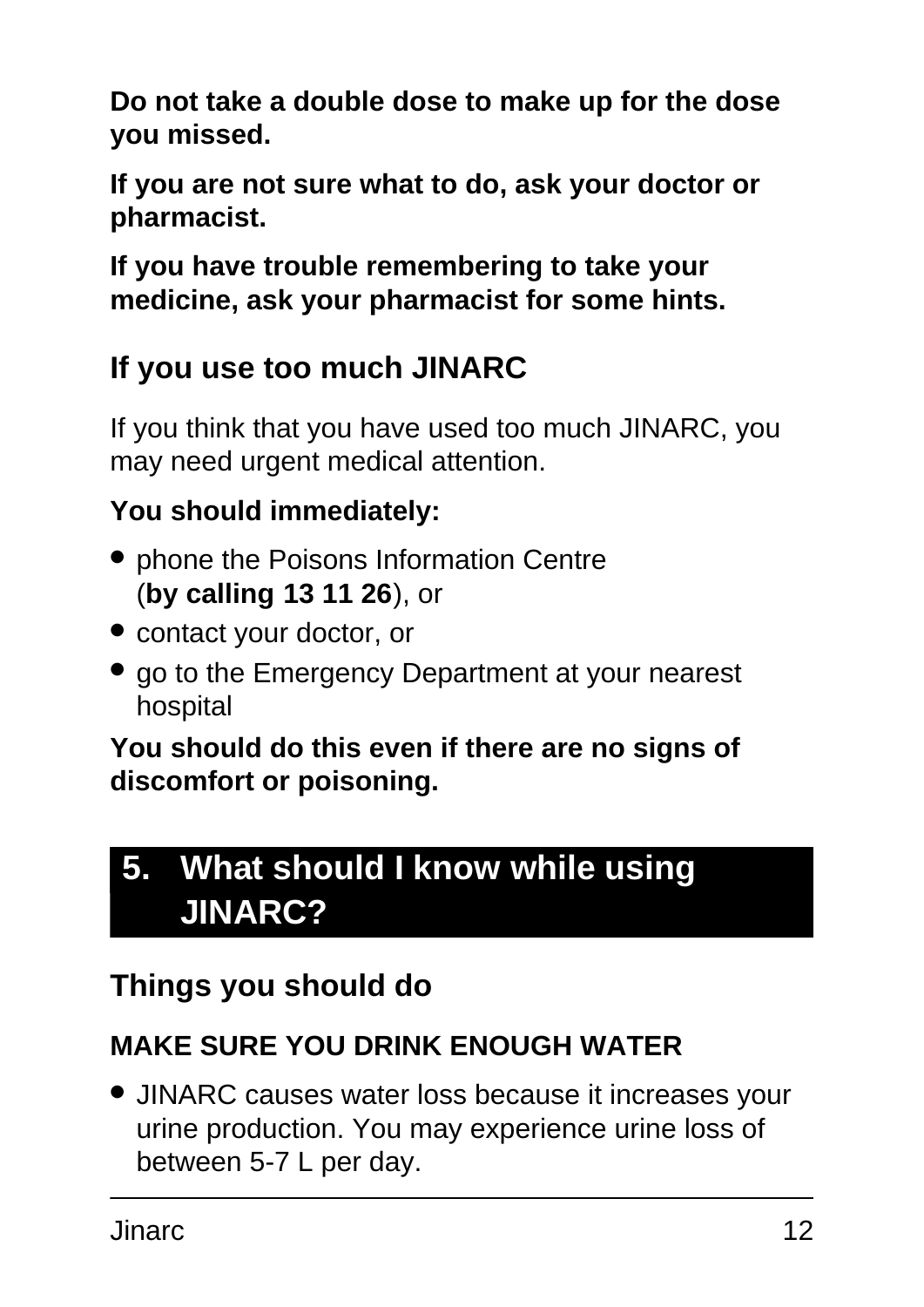- This water loss may result in side effects such as dry mouth and thirst or even more severe side effects like kidney problems (see "Side Effects"). It is therefore important that you have access to water and that you are able to drink sufficient amounts when you feel thirsty.
- Unless your doctor tells you otherwise, drink plenty of water during the day and 1 or 2 glasses before going to bed, even if you do not feel thirsty and you must also drink water after you urinate at night.
- Exposure to prolonged heat and humidity, exercise and intercurrent illness can further increase your risk of dehydration. In these circumstances, you should drink more water or fluid to reduce your risk of dehydration.
- Special care must be taken if you have a disease that reduces appropriate fluid intake or if you are at an increased risk of water loss e.g. in case of vomiting or diarrhoea. If this occurs stop your tolvaptan treatment and seek medical advice immediately.
- Due to the increased urine production it is also important that you always have access to a toilet.

#### **Call your doctor straight away if you:**

• become pregnant while taking JINARC. Your doctor will advise you on whether you should stop treatment. Your doctor will advise you on whether you should stop treatment.

Remind any doctor, dentist or pharmacist you visit that you are using JINARC.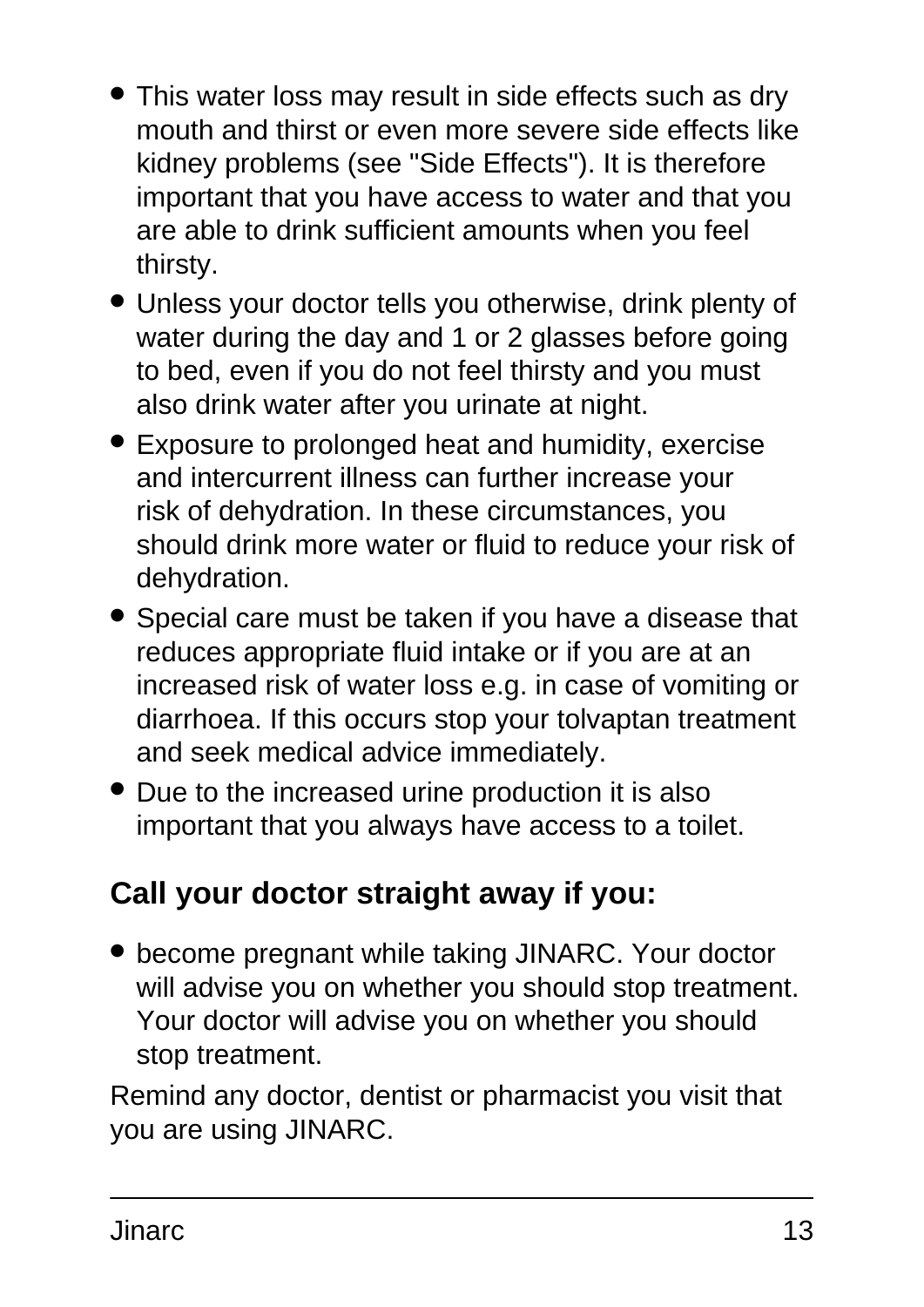**If you are going to have surgery, tell the surgeon or anaesthetist that you are taking JINARC**. It may affect other medicines used during surgery.

#### **If you are about to have any blood tests, tell your doctor that you are taking JINARC.**

It may interfere with the results of some tests.

During treatment with JINARC, your doctor will arrange regular (e.g. monthly) blood tests to check for changes in your liver function.

#### **Keep all of your doctor's appointments so that your progress can be checked.**

### **Things you should not do**

- Do not stop taking this medicine or lower the dosage without checking with your doctor.
- Do not take JINARC to treat any other complaints unless your doctor tells you to.
- Do not give your medicine to anyone else, even if they have the same condition as you.

### **Patients starting JINARC should be carefully observed especially when starting treatment and if the dose is increased.**

#### **Driving or using machines**

**Be careful before you drive or use any machines or tools until you know how JINARC affects you.**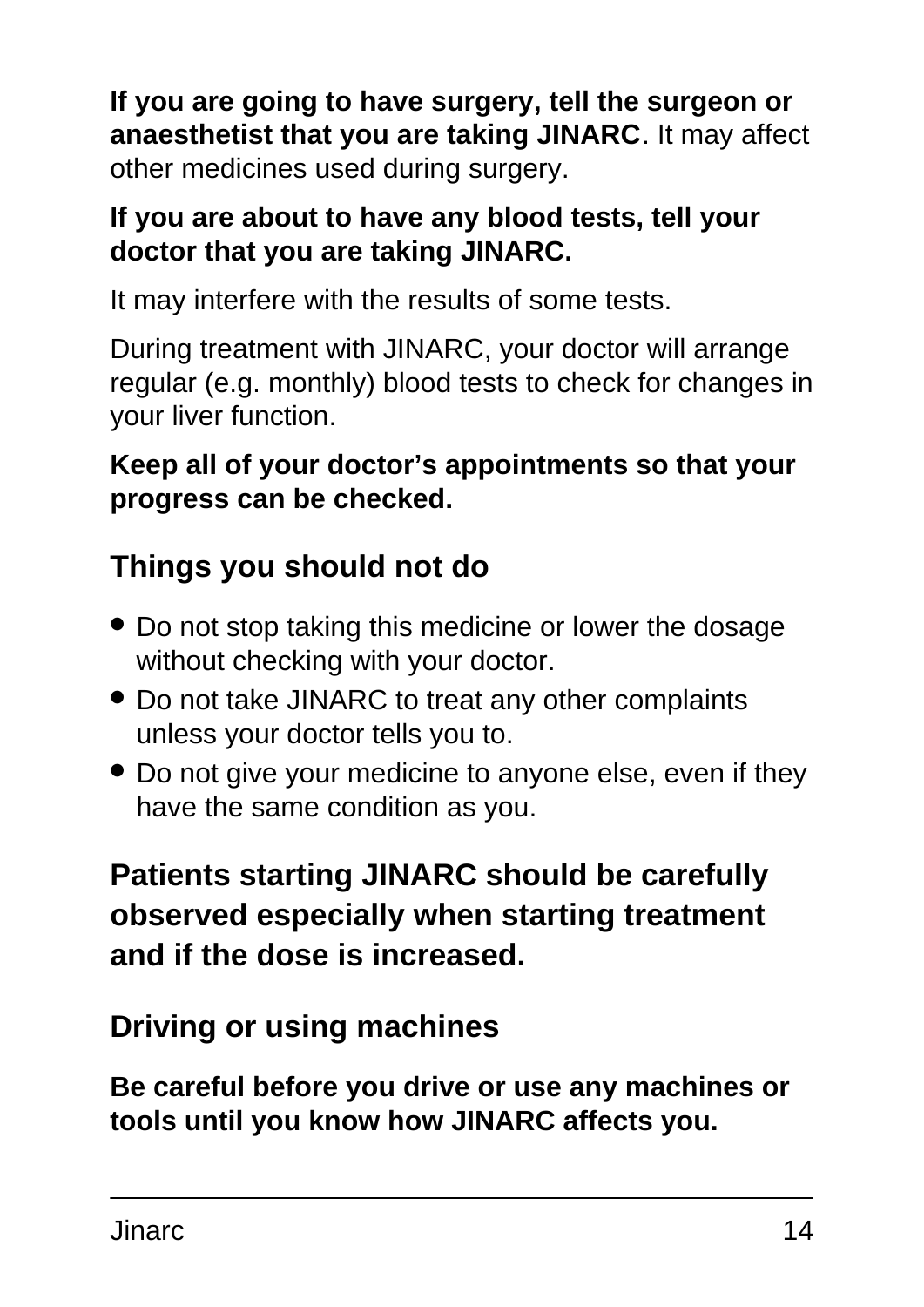JINARC may cause side effects that can affect your ability to drive or use machines.

JINARC may make you feel dizzy or sleepy, particularly at the beginning of treatment. If this happens to you, do not drive or use any tools or machines.

### **Drinking alcohol**

**Tell your doctor if you drink alcohol.**

#### **Looking after your medicine**

- Keep your medicine in the original container.
- If you take it out of its original container it may not keep well.
- Keep your medicine in a cool dry place where the temperature stays below 25°C.

Follow the instructions in the carton on how to take care of your medicine properly.

Store it in a cool dry place away from moisture, heat or sunlight; for example, do not store it:

- in the bathroom or near a sink, or
- in the car or on window sills.

Heat and dampness can destroy some medicines.

#### **Keep it where young children cannot reach it.**

A locked cupboard at least one-and-a-half metres above the ground is a good place to store medicines.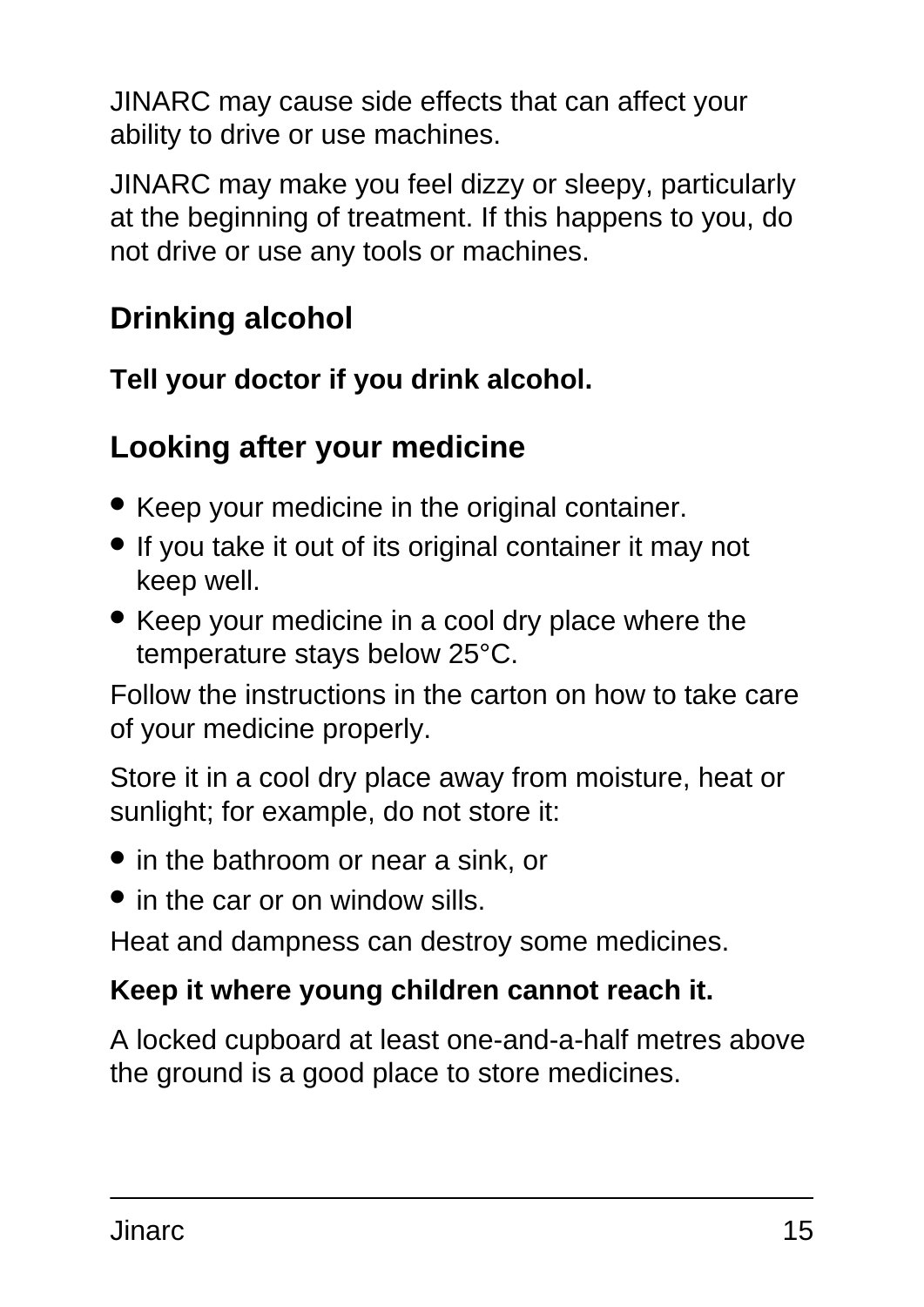#### **Getting rid of any unwanted medicine**

If you no longer need to use this medicine or it is out of date, take it to any pharmacy for safe disposal.

Do not use this medicine after the expiry date.

### <span id="page-15-0"></span>**6. Are there any side effects?**

All medicines can have side effects. If you do experience any side effects, most of them are minor and temporary. However, some side effects may need medical attention.

See the information below and, if you need to, ask your doctor or pharmacist if you have any further questions about side effects.

#### **Less serious side effects**

| Less serious side effects What to do  |                                                  |
|---------------------------------------|--------------------------------------------------|
| <b>General well-being</b><br>related: | Speak to your doctor if<br>you have any of these |
| • thirst                              | less serious side effects                        |
| • headache                            | and they worry you.                              |
| • fatigue, weakness,<br>dizziness     |                                                  |
| • trouble sleeping                    |                                                  |
| • muscle spasms                       |                                                  |
| <b>Bladder related:</b>               |                                                  |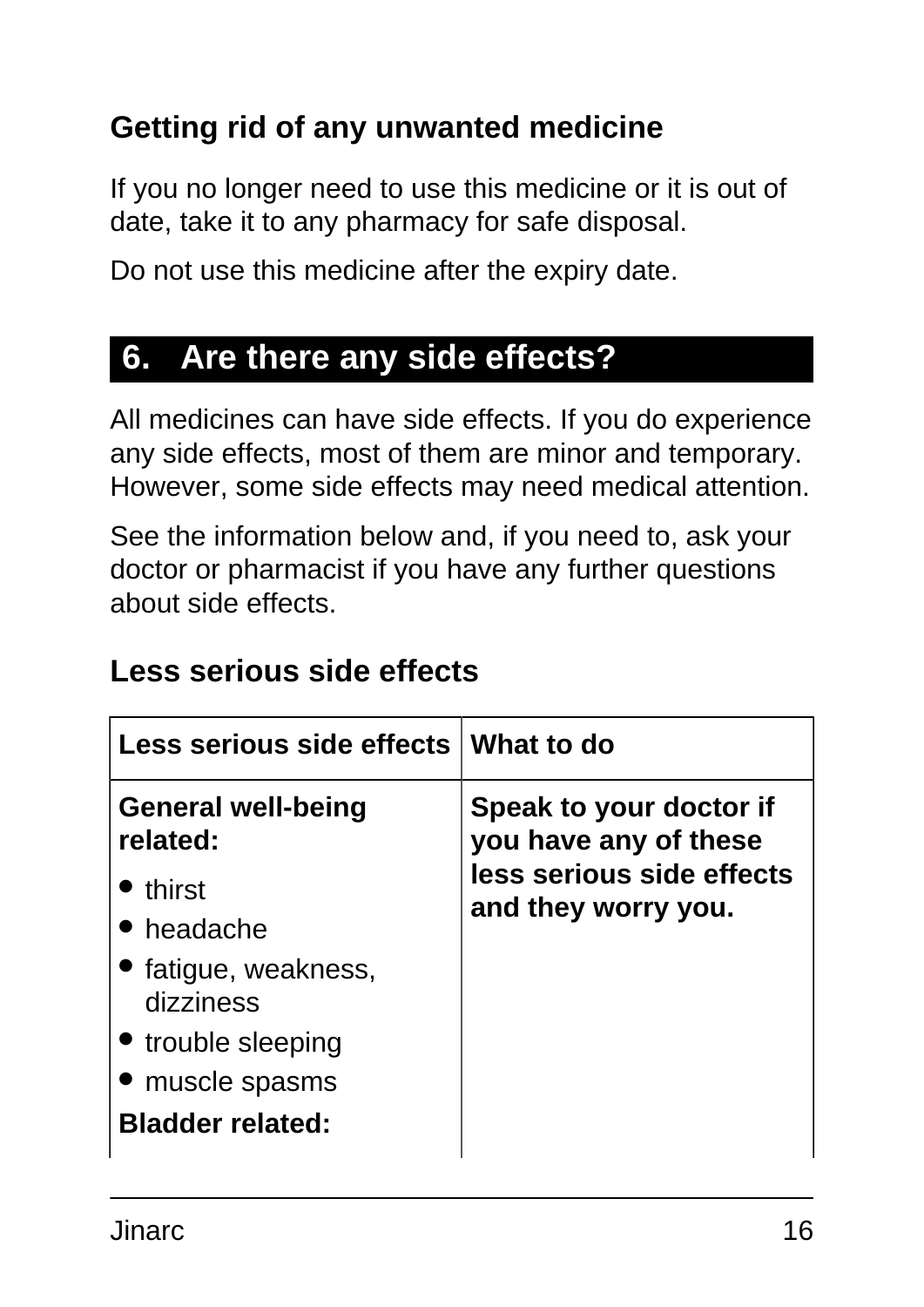| Less serious side effects                                                  | ∣ What to do |
|----------------------------------------------------------------------------|--------------|
| increased amount of<br>urine                                               |              |
| • increased frequency of<br>urination during the day<br>and at night       |              |
| <b>Gastrointestinal related:</b>                                           |              |
| • constipation, diarrhea,<br>dry mouth, indigestion,<br>decreased appetite |              |
| <b>Allergy related:</b>                                                    |              |
| • rash, dry skin, itching                                                  |              |
| Pain related:                                                              |              |
| painful, swollen joints                                                    |              |

### **Serious side effects**

| Serious side effects           | What to do                |
|--------------------------------|---------------------------|
| <b>Allergy related:</b>        | Call your doctor straight |
| • find it difficult to urinate | away, or go straight      |
| <b>General well-being</b>      | to the Emergency          |
| related:                       | <b>Department at your</b> |
| • signs of electrolytes        | nearest hospital if you   |
| imbalances such as             | notice any of these       |
| dizziness, confusion,          | serious side effects.     |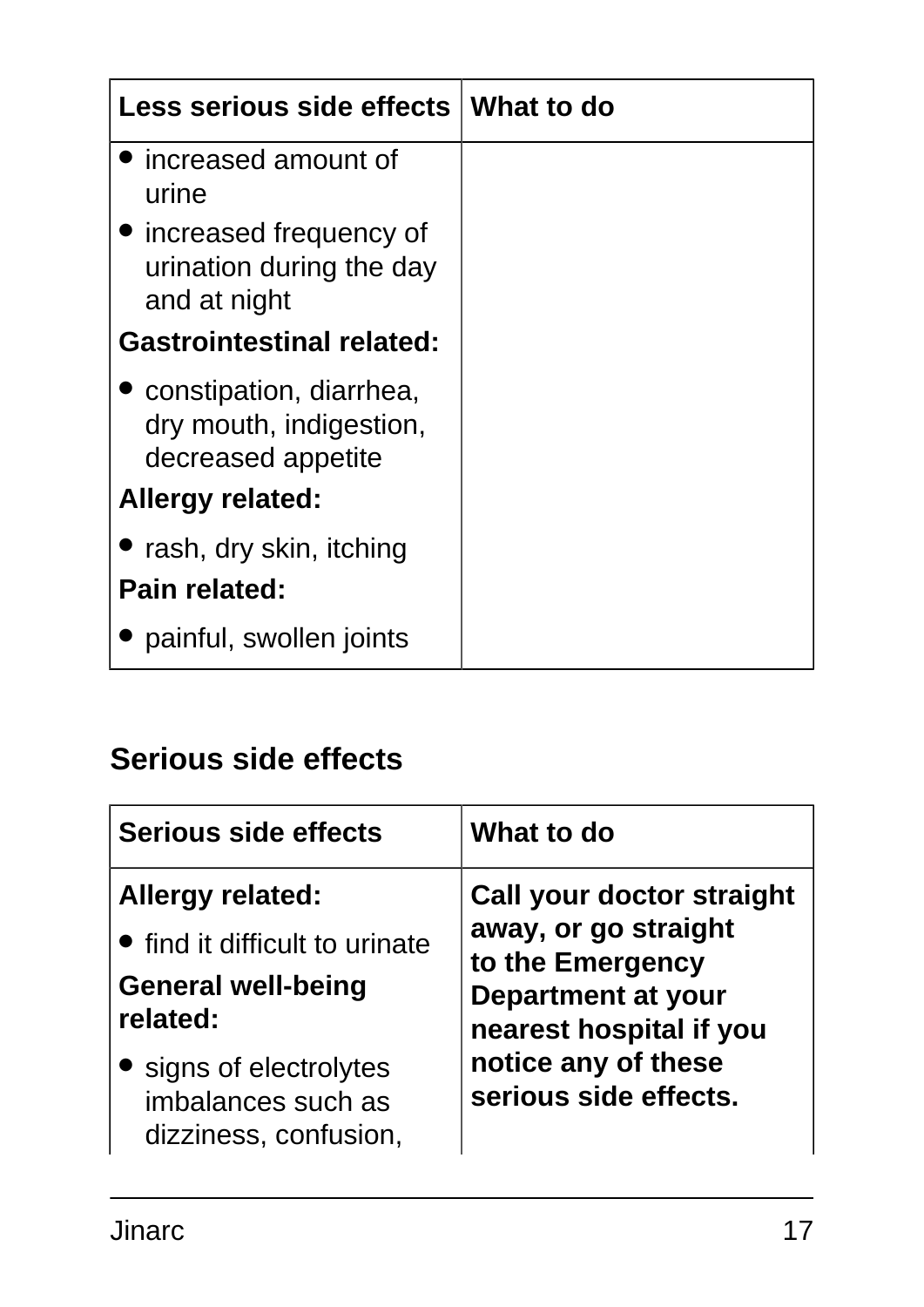| <b>Serious side effects</b>                                                                                                                                              | What to do |
|--------------------------------------------------------------------------------------------------------------------------------------------------------------------------|------------|
| weakness, seizures or<br>palpitation                                                                                                                                     |            |
| <b>Allergy related:</b>                                                                                                                                                  |            |
| experience swelling<br>of the face, lips or<br>tongue, itching,<br>generalised rash,<br>or severe wheezing<br>or breathlessness<br>(symptoms of an allergic<br>reaction) |            |

JINARC may cause your liver to not work properly. Therefore, please inform your doctor immediately if you have any signs that could indicate potential liver problems, such as:

- nausea
- vomiting
- fever
- tiredness
- loss of appetite
- pain in the abdomen
- dark urine
- jaundice (yellowing of the skin or eyes)
- itching of your skin
- joint and muscle pain with fever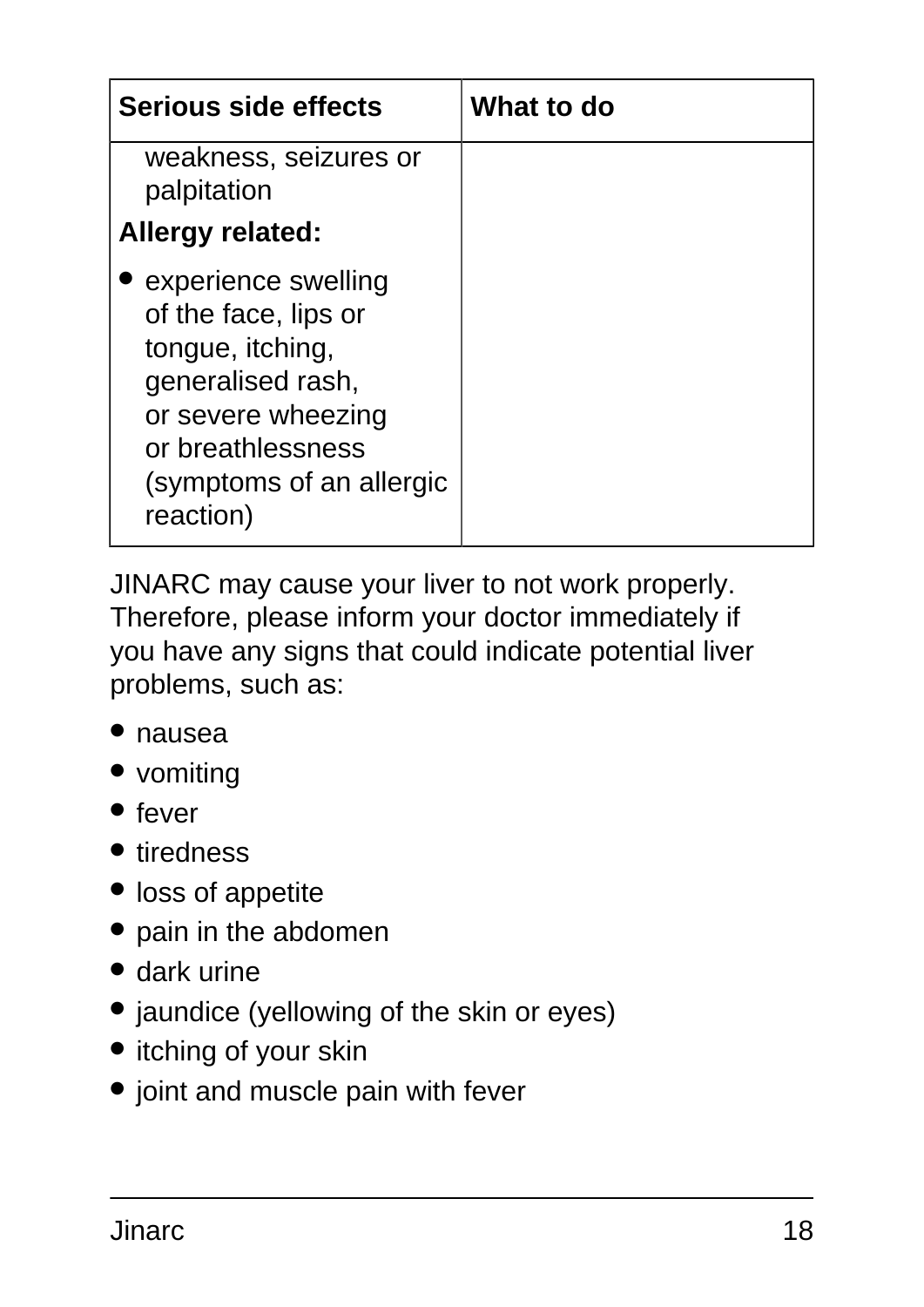#### **Tell your doctor or pharmacist if you notice anything else that may be making you feel unwell.**

Other side effects not listed here may occur in some people.

### **Reporting side effects**

After you have received medical advice for any side effects you experience, you can report side effects to the Therapeutic Goods Administration online at [www.tga.gov.au/reporting-problems.](http://www.tga.gov.au/reporting-problems) By reporting side effects, you can help provide more information on the safety of this medicine.

**Always make sure you speak to your doctor or pharmacist before you decide to stop taking any of your medicines.**

# <span id="page-18-0"></span>**7. Product details**

This medicine is only available with a doctor's prescription.

#### **What JINARC contains**

| <b>Active ingredient</b><br>(main ingredient) | tolvaptan             |
|-----------------------------------------------|-----------------------|
| <b>Other ingredients</b>                      | • lactose monohydrate |
| (inactive ingredients)                        | maize starch          |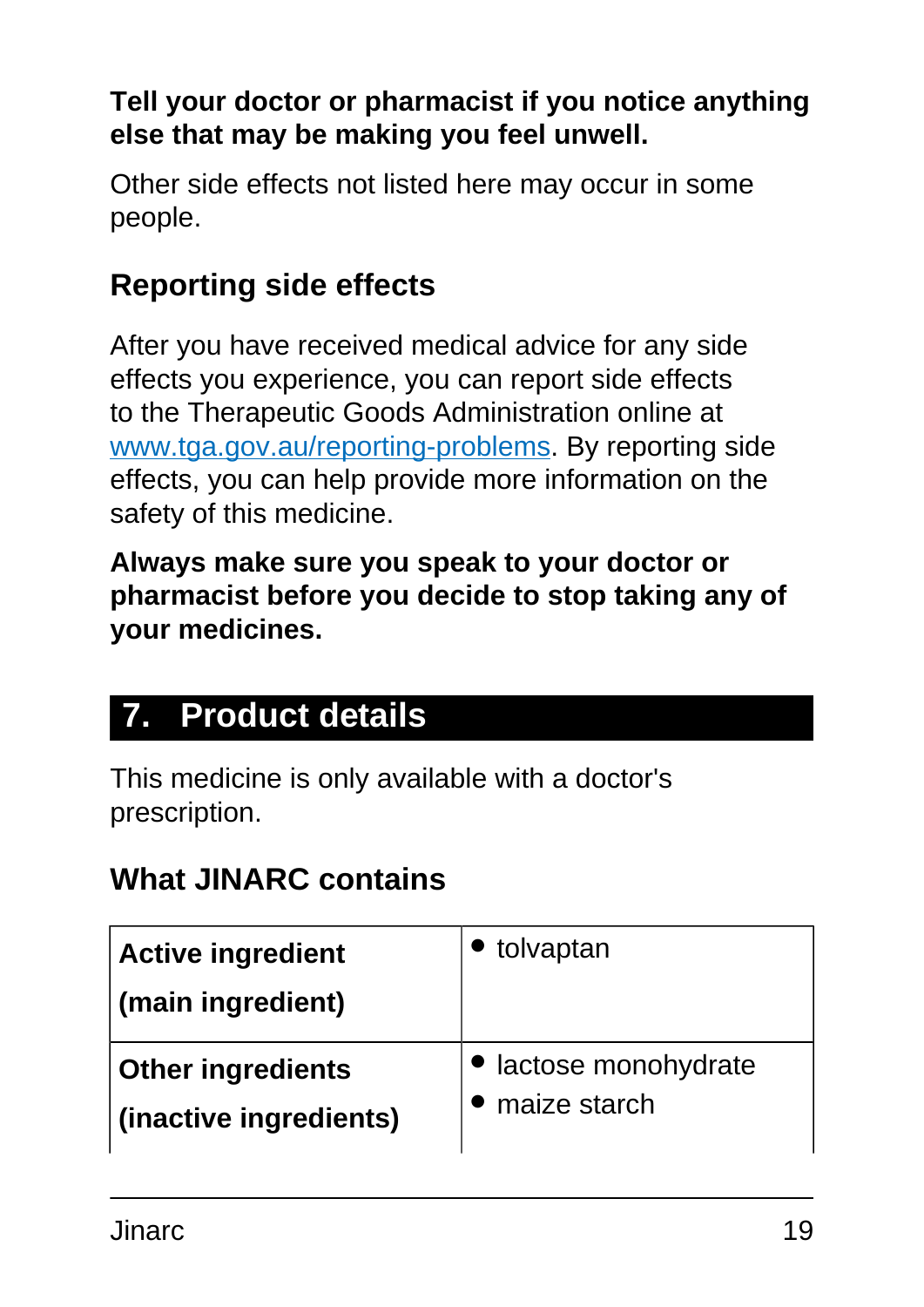|                            | microcrystalline<br>cellulose<br>hyprolose<br>magnesium stearate<br>indigo carmine<br>aluminium lake |
|----------------------------|------------------------------------------------------------------------------------------------------|
| <b>Potential allergens</b> | This medicine does not<br>contain gluten, tartrazine<br>or any other azo dyes                        |

**Do not take this medicine if you are allergic to any of these ingredients.**

#### **What JINARC looks like**

The different strengths of JINARC tablets have different shapes and embossing:

- 15 mg tablet: blue, triangular, debossed with "OTSUKA" and "15" on one side
- 30 mg tablet: blue, round, debossed with "OTSUKA" and "30" on one side (Aust R 272786)
- 45 mg tablet: blue, square, debossed with "OTSUKA" and "45" on one side (Aust R 272785)
- 60 mg tablet: blue, modified rectangular, debossed with "OTSUKA" and "60" on one side
- 90 mg tablet: blue, pentagonal, debossed with "OTSUKA" and "90" on one side

JINARC 15 mg tablet blister pack - Aust R 272785